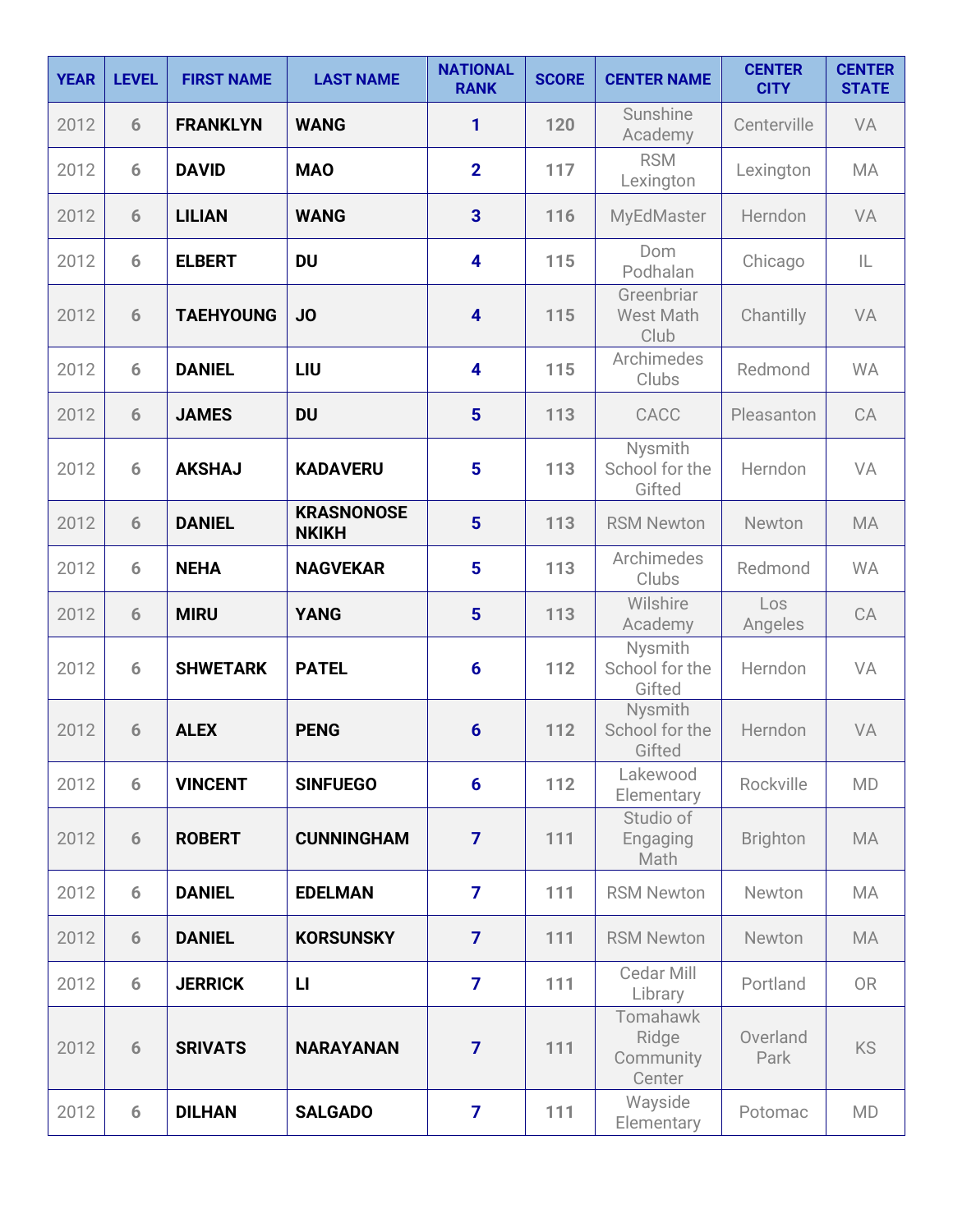| 2012 | 6 | <b>KYRI</b>      | <b>CHEN</b>                    | 8                | 109 | 95th Street<br>Library                              | Naperville            | IL        |
|------|---|------------------|--------------------------------|------------------|-----|-----------------------------------------------------|-----------------------|-----------|
| 2012 | 6 | <b>ILAI</b>      | <b>GAVISH</b>                  | 8                | 109 | <b>Boston</b><br>Jewish<br>Community<br>Day School  | Watertown             | <b>MA</b> |
| 2012 | 6 | <b>DANIEL</b>    | <b>KIM</b>                     | 8                | 109 | Nicholas<br>Copernicus<br>Polish School             | Mahwah                | <b>NJ</b> |
| 2012 | 6 | <b>ATHARVA</b>   | <b>PATIL</b>                   | 8                | 109 | <b>C2 Education</b>                                 | Irvine                | CA        |
| 2012 | 6 | <b>MAYA</b>      | <b>BECK</b><br><b>LEVISOHN</b> | $\boldsymbol{9}$ | 108 | <b>Boston</b><br>Jewish<br>Community<br>Day School  | Watertown             | <b>MA</b> |
| 2012 | 6 | <b>SAMUEL</b>    | <b>BROCHIN</b>                 | 9                | 108 | Hunter<br>College                                   | New York              | <b>NY</b> |
| 2012 | 6 | <b>ODESSA</b>    | <b>DENG</b>                    | 9                | 108 | Cornerstone<br>Learning<br>Community                | Tallahasse<br>e       | FL.       |
| 2012 | 6 | <b>DANIEL</b>    | <b>HE</b>                      | $\boldsymbol{9}$ | 108 | Fr.<br>Twardowski<br>Polish School                  | <b>Bellevue</b>       | <b>WA</b> |
| 2012 | 6 | <b>ADITYA</b>    | <b>HOQUE</b>                   | $\boldsymbol{9}$ | 108 | <b>RSM-Acton</b><br>LLC                             | Acton                 | <b>MA</b> |
| 2012 | 6 | <b>JAE HYUN</b>  | <b>LEE</b>                     | 9                | 108 | <b>C2 Education</b><br>Los Angeles<br>Center        | Los<br>Angeles        | CA        |
| 2012 | 6 | <b>WILLIAM</b>   | L1                             | 9                | 108 | Sunshine<br>Academy                                 | Centerville           | VA        |
| 2012 | 6 | <b>SANJANA</b>   | <b>RAMRAJVEL</b>               | 9                | 108 | Lisle Public<br>Library                             | Lisle                 | IL        |
| 2012 | 6 | <b>JEONGMIN</b>  | SI                             | 9                | 108 | Wilshire<br>Academy                                 | Los<br>Angeles        | CA        |
| 2012 | 6 | <b>KEVIN</b>     | <b>SUN</b>                     | $\boldsymbol{9}$ | 108 | <b>RSM</b><br>Lexington                             | Lexington             | MA        |
| 2012 | 6 | <b>TIANXIN</b>   | <b>XU</b>                      | $\boldsymbol{9}$ | 108 | Champaign<br><b>Public Library</b>                  | Champaign             | L         |
| 2012 | 6 | <b>AAYUSH</b>    | <b>GUPTA</b>                   | 10               | 107 | Goods of the<br>Mind<br>Livermore                   | Livermore             | CA        |
| 2012 | 6 | <b>MARIA</b>     | <b>ILAC</b>                    | 10               | 107 | Prime Factor<br>Math Circle                         | <b>Kirkland</b>       | <b>WA</b> |
| 2012 | 6 | <b>BHAGIRATH</b> | <b>MEHTA</b>                   | 10               | 107 | Maine West<br>High School                           | <b>Des</b><br>Plaines | IL        |
| 2012 | 6 | <b>SPENCER</b>   | <b>MILLER</b>                  | 10               | 107 | Cathedral of<br>Learning,<br>Univ. of<br>Pittsburgh | Pittsburgh            | PA        |
| 2012 | 6 | <b>DANIEL</b>    | <b>OH</b>                      | 10               | 107 | Dotori & Sabio<br>Academy                           | Glenview              | IL        |